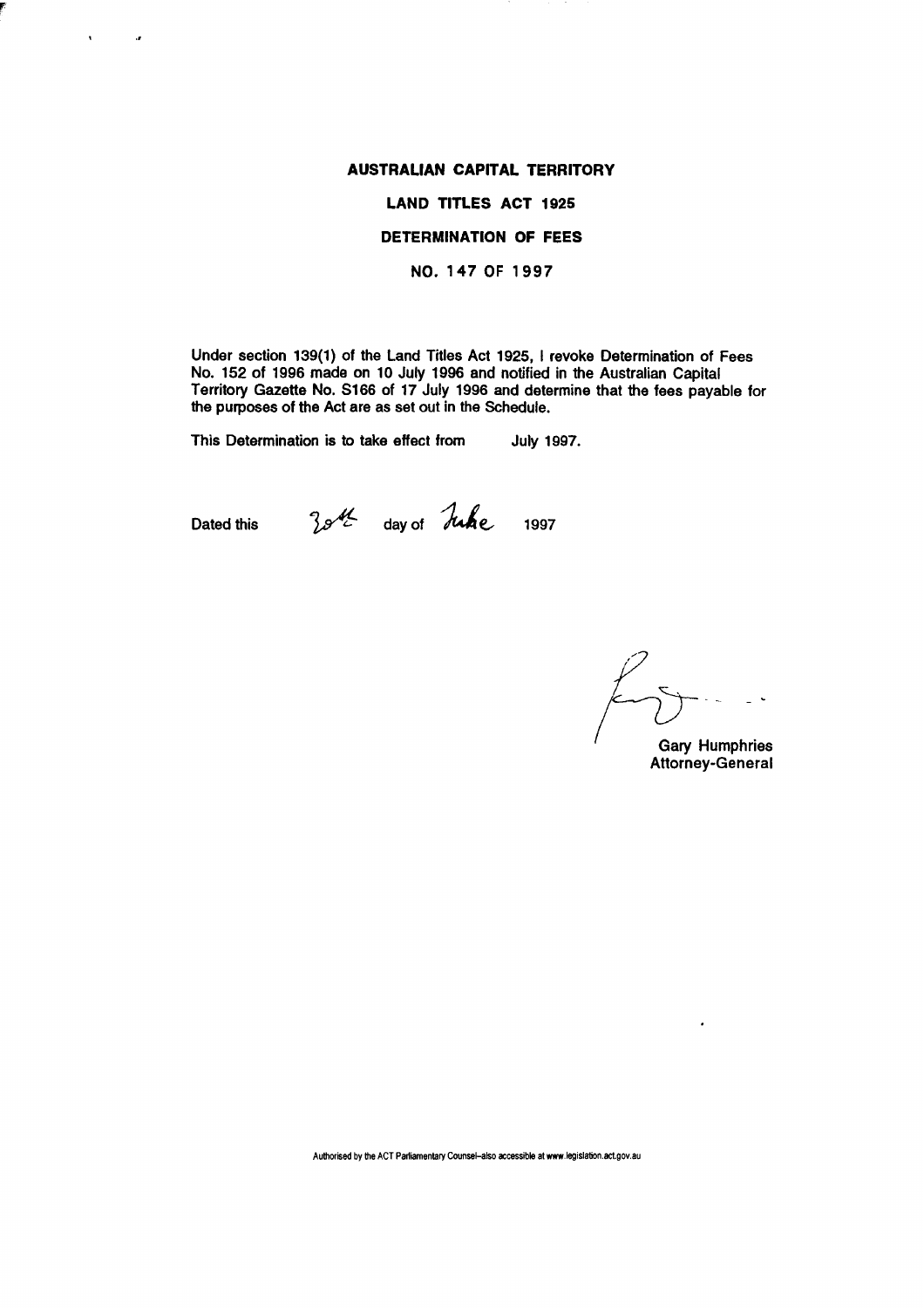$\mathbf{u} = \mathbf{u} \times \mathbf{u}$  , where

### **THIS IS PAGE THREE OF THE SCHEDULE TO THE DETERMINATION MADE BY THE ATTORNEY-GENERAL UNDER THE LAND TITLES ACT 1925**

| <b>COLUMN 1</b><br>(Item in Schedule 3 MATTER<br>of the Act in respect<br>of which fee is<br>payable) | <b>COLUMN 2</b>                                                                                                                          | <b>FEE PAYABLE</b> |      |
|-------------------------------------------------------------------------------------------------------|------------------------------------------------------------------------------------------------------------------------------------------|--------------------|------|
| 27                                                                                                    | lodgement of memorandum of<br>extinguishment of incorporeal right under<br>section 103H                                                  |                    | \$64 |
| 28                                                                                                    | lodgement of caveat under section 104A                                                                                                   |                    | \$64 |
| 29                                                                                                    | lodgement of application to remove caveat<br>under subsection 107(1)                                                                     |                    | \$64 |
| 30                                                                                                    | lodgement of revocation of power of attorney<br>under section 131                                                                        |                    | \$64 |
| 31                                                                                                    | lodgement of application to register<br>transmission on bankruptcy or insolvency<br>under section 132                                    |                    | \$64 |
| 32                                                                                                    | lodgement of application to register<br>transmission on death of proprietor under<br>section 135                                         |                    | \$64 |
| 33                                                                                                    | lodgement of declaration by executor under<br>section 138B                                                                               |                    | \$64 |
| 34                                                                                                    | lodgement of application to hold a duplicate<br>of a registered instrument under subsection<br>164A(1)                                   |                    | \$12 |
| 35                                                                                                    | lodging a request for approval for printing<br>of a document bearing a representation of<br>the imprint of the Registrar-General's seal  |                    | \$64 |
| 36                                                                                                    | examining a document which has been<br>printed without the Registrar-General's<br>seal                                                   |                    | \$64 |
| 37                                                                                                    | subject to section 108D, lodging for<br>registration, or entry on the Register, any<br>other document that affects land under the<br>Act |                    | \$64 |
|                                                                                                       |                                                                                                                                          |                    |      |

Attorney-General's Initials  $\bar{z}$ 

 $\sim$ 

**Authorised by the ACT Parliamentary Counsel-also accessible at www.legislation.act.gov.au** 

 $\sim$   $\sim$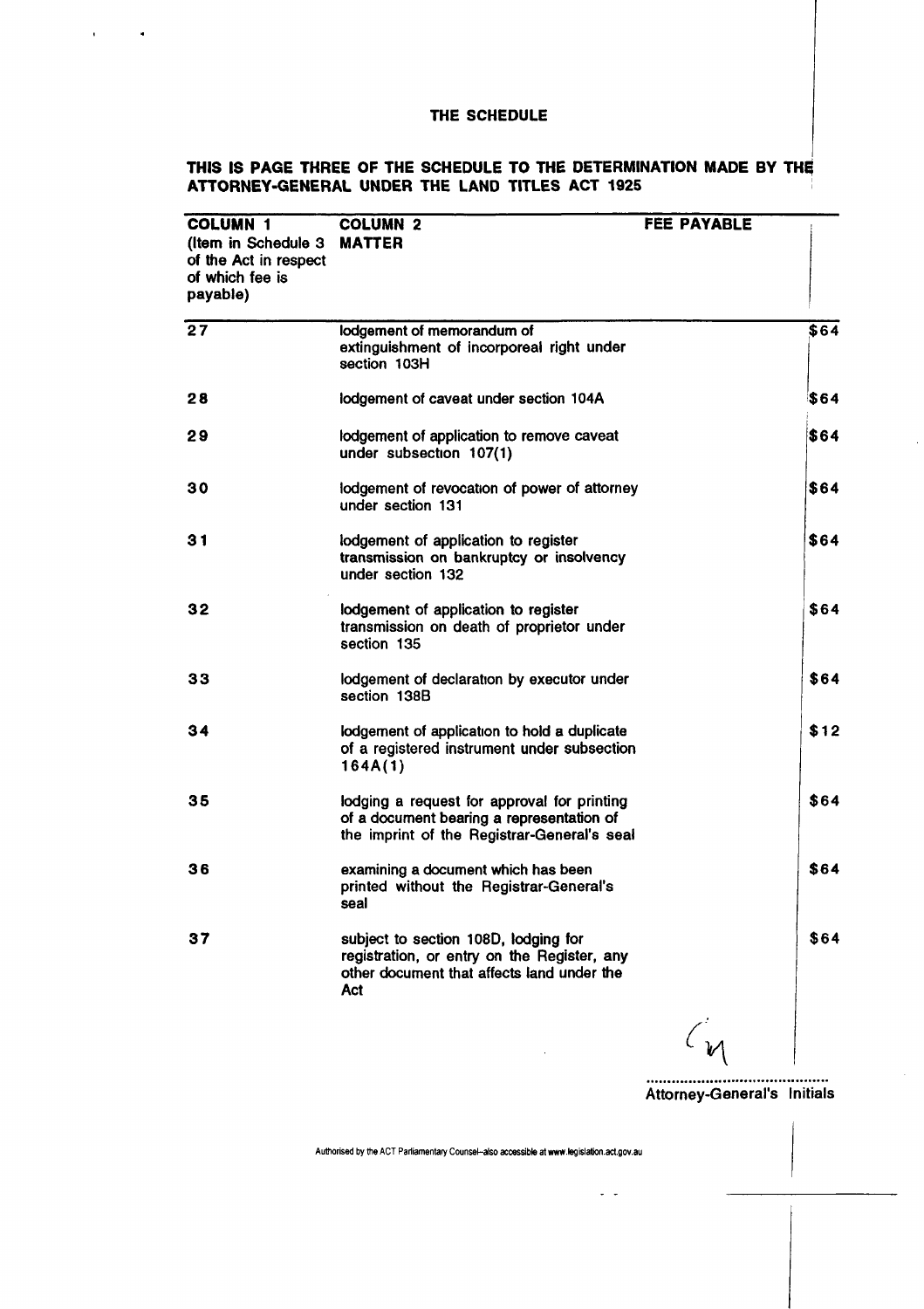ŗ

 $\mathbf{v} = \mathbf{v} \times \mathbf{v}$  .

## **THIS IS PAGE TWO OF THE SCHEDULE TO THE DETERMINATION MADE BY THE ATTORNEY-GENERAL UNDER THE LAND TITLES ACT 1925**

or and \$20.

| <b>COLUMN 1</b><br>(Item in Schedule 3 MATTER<br>of the Act in respect<br>of which fee is<br>payable) | <b>COLUMN 2</b>                                                                                                                          | <b>FEE PAYABLE</b> |
|-------------------------------------------------------------------------------------------------------|------------------------------------------------------------------------------------------------------------------------------------------|--------------------|
| 13                                                                                                    | lodgement of sub-lease under section 88                                                                                                  | \$64               |
| 14                                                                                                    | lodgement of memorandum of mortgage<br>under subsection 92(1)                                                                            | \$64               |
| 15                                                                                                    | lodgement of memorandum of encumbrance<br>under subsection 92(2)                                                                         | \$64               |
| 16                                                                                                    | lodgement of memorandum of postponement<br>of mortgage under subsection 92A(2)                                                           | \$64               |
| 17                                                                                                    | lodgement of discharge of mortgage or<br>encumbrance under section 101                                                                   | \$64               |
| 18                                                                                                    | lodgement of memorandum of variation of<br>mortgage under section 101A                                                                   | \$64               |
| 19                                                                                                    | lodgement of discharge of mortgage by court<br>order under subsection 103(3)                                                             | \$64               |
| 20                                                                                                    | lodgement of memorandum of provisions<br>under section 103A                                                                              | \$64               |
| 21                                                                                                    | lodgement of memorandum of easement<br>under section 103B                                                                                | \$64               |
| 22                                                                                                    | lodgement of application for transfer of<br>easement in gross under section 103C                                                         | \$64               |
| 23                                                                                                    | lodgement of application for transfer of all<br>easements in gross relating to a specified<br>public utility business under section 103C | \$64               |
| 24                                                                                                    | lodgement of memorandum of<br>extinguishment of easement under section<br>103E                                                           | \$64               |
| 25                                                                                                    | lodgement of memorandum of variation of<br>easement under section 103F                                                                   | \$64               |
| 26                                                                                                    | lodgement of memorandum of incorporeal<br>right under section 103G                                                                       | \$64               |

Attorney-General's Initials

**Authorised by the ACT Parliamentary Counsel-also accessible atwww.legislation.act.gov.au**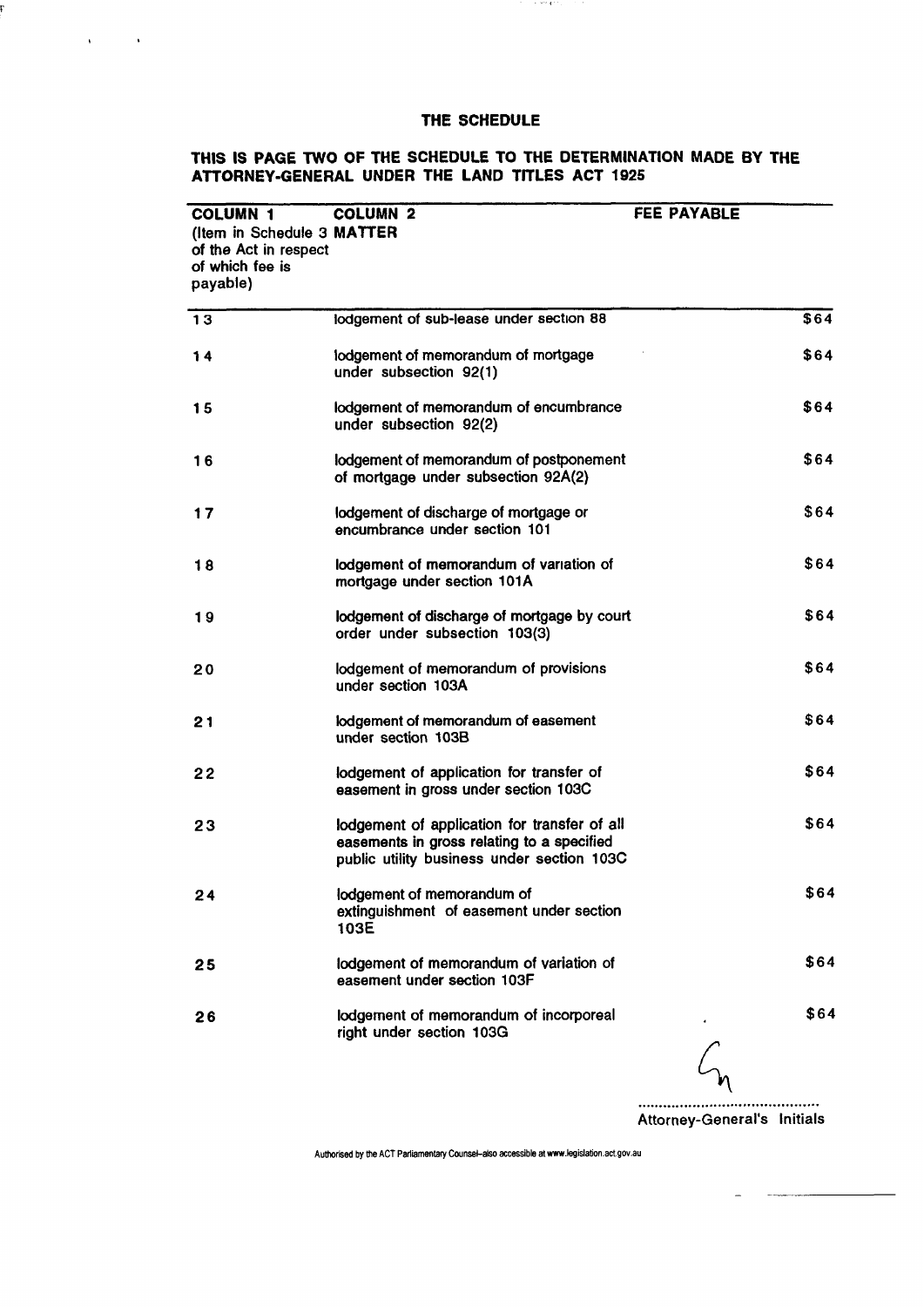$\mathcal{A}^{\mathcal{A}}$  and  $\mathcal{A}^{\mathcal{A}}$  and  $\mathcal{A}^{\mathcal{A}}$ 

### **THIS IS PAGE ONE OF THE SCHEDULE TO THE DETERMINATION MADE BY THE ATTORNEY-GENERAL UNDER THE LAND TITLES ACT 1925**

 $\sim$   $\sim$ 

| <b>COLUMN 1</b><br>(Item in Schedule 3 MATTER<br>of the Act in respect<br>of which fee is<br>payable) | <b>COLUMN 2</b>                                                                                                  | FEE PAYABLE                         |      |
|-------------------------------------------------------------------------------------------------------|------------------------------------------------------------------------------------------------------------------|-------------------------------------|------|
| $\overline{\mathbf{1}}$                                                                               | issue of duplicate grant under subsection<br>17(2)                                                               | \$64                                |      |
| 2                                                                                                     | issue of certificate of title under subsection<br>44(1)                                                          | \$64                                |      |
| з                                                                                                     | issue of replacement certificate of title<br>under section 62A                                                   | 564                                 |      |
| 4                                                                                                     | lodgement of map or plan for purposes of<br>section 64 or purposes of Land Titles (Unit<br>Titles) Act 1970      | \$265                               |      |
| 5                                                                                                     | stationery for map or plan under subsection<br>64(1A)                                                            | \$10                                |      |
| 6                                                                                                     | issue of certified copy of part of the Register<br>under subsection 65(1)                                        | \$14 per page<br>to a max. of $$42$ |      |
| 7                                                                                                     | inspection of Register under subsection<br>66(1)                                                                 |                                     | \$16 |
| 8                                                                                                     | furnishing a copy, other than a certified<br>copy, of information contained in the<br>Register, under section 67 |                                     | \$10 |
| 9                                                                                                     | lodgement of memorandum of transfer under<br>section 73                                                          | \$64                                |      |
| 10                                                                                                    | lodgement of lease under section 82                                                                              | \$64                                |      |
| 11                                                                                                    | lodgement of memorandum of surrender<br>under subsection 86(1)                                                   | \$64                                |      |
| 12                                                                                                    | lodgement of memorandum of variation<br>under section 87C                                                        | \$64                                |      |

w ............ .<br>............................

Attorney-General's Initials

**Authorised by the ACT Parliamentary Counsel-also accessible at** www.legislation act.gov.au